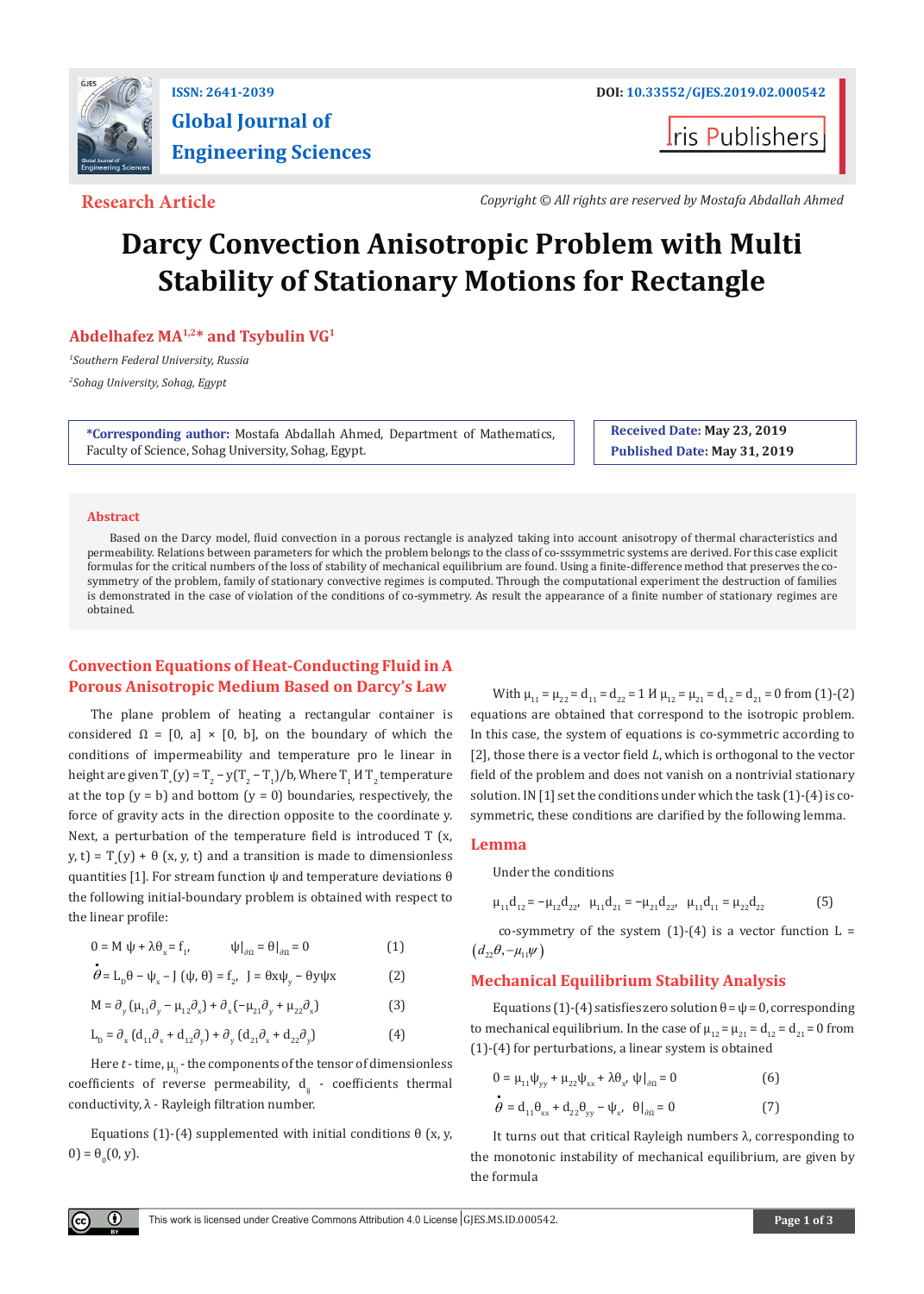$$
\lambda_{kj} = 4\pi^2 \mu_{22} \left( \frac{d_{11}}{a^2} k^2 + \frac{d_{22}}{b^2} j^2 \right), \quad k, j = 1, 2, \dots \tag{8}
$$

 The emergence of the instability of mechanical equilibrium corresponds to the eigenvalue  $\lambda_{11}$ . Critical values of the Rayleigh filtration number λ for isotropic case follow from (8) at  $\mu_{22} = d_{11}$  $= d_{22} = 1$ . In [2] for the isotropic Darcy problem, it is shown that the first critical value  $\lambda_{11}$  twice for an arbitrary region, and when the transition parameter λ through  $λ_{11}$  from a state of mechanical equilibrium a family of stationary modes branches o (equilibria). The calculations performed in this paper showed that a similar scenario is realized for the Darcy anisotropic problem. The equilibrium family for the plane problem of filtration convection has a variable spectrum, this distinguishes the co-symmetric situation from the symmetric one. Every transition  $\lambda$  through subsequent critical values  $\lambda_{ki}$  corresponds to the bifurcation of the birth of a family of unstable stationary modes.

In case of violation of conditions (5) vector function L =  $(d_{22}θ,$  $-\mu_{11}\psi$ ) is not a problem co-symmetry. In this case, instead of a oneparameter family, a finite number of convective regimes are formed. (stationary or non-stationary) [3-5].

Further numerical research is carried out for the case  $\mu_{ii} = d_{ii} =$ 0,  $(i \neq j)$ . Following [3], it turns out selective (selection) function

**Table 1:**

$$
S(v) = \int_{\Omega} \psi_x \theta_x (d'_{22} \mu'_{22} - \mu'_{11} d'_{11})
$$
 (9)

Here  $\psi$  and  $\theta$  are the solution to the problem (1)-(4) on condition  $\mu_{11}d_{11} = \mu_{22}d_{22}$  (case of co-symmetry) belonging to the family of stationary modes. Parameter ν sets parametrization on the family,  $v \in [0, 1]$ . symbols  $\mu'_{ii}$  *N*  $d'_{ij}$  denoted parameter values that differ from those for which the family is calculated. At  $\mu'_{ii} = \mu'_{ii}$ ,  $d'_{ii} = d'_{ii}$ , (i = 1, 2) selective function S(v) = 0. If a  $\mu'_{ii} \neq \mu'_{ii}$  and/ or  $d'_{ii} \neq d'_{ii}$ , (i = 1, 2), then there are modes corresponding to the solutions of the equation  $S(v) = 0$ . If one parameter is disturbed  $d'_{11}$ =  $d_{11}$  + ε selective equation (9) will take the following form

$$
S(v) = -\varepsilon \mu_{11} \int_{\Omega} \psi_x \theta_x dx dy = 0 \tag{10}
$$

#### **Numerical Study**

In the case of anisotropy, the Darcy problem with co-symmetry in the [1] an analysis of the occurrence of stationary convective regimes, branching o from the loss of stability of mechanical equilibrium, is given. The conditions on the coefficients of the system under which the problem has co-symmetry and the branching of the continuous family of stationary modes are analytically determined. In this paper, the results of calculations of the families themselves are presented on the basis of the scheme [6], and the study of their destruction under violation of the conditions. Table 1 presents the results of calculations of the critical Rayleigh numbers depending on combinations of parameters of reverse permeability µii and thermal conductivity  $d_{22}$  ΠpИ  $d_{11} = 1$ , a = 2.5, b = 1. The value  $\lambda_{11}$ ,  $\lambda_{21}$ is calculated by the formula (8), and the quantities  $\lambda_1^h$ ,  $\lambda_2^h$ ,  $\lambda_3^h$  meet the first three critical values on the grid  $36 \times 12$ . In the last column ⪡KOC⪢ notes the fulfillment of the conditions of co-symmetry (5).

| $\mu_{11}$ | $\mu_{22}$ | $\mathbf{d}_{22}$ | $\Lambda_{11}$           | $\Lambda_{21}$           | $\lambda_1^h$ | $\lambda_2^h$ | $\lambda_2^h$ | $\lambda_4^h$ | <b>KOC</b>               |
|------------|------------|-------------------|--------------------------|--------------------------|---------------|---------------|---------------|---------------|--------------------------|
|            |            |                   | 45.795                   | 64.745                   | 46.121        | 46.121        | 65.77         | 65.77         | $\ddot{}$                |
| 1.2        |            | 1.2               | 53.691                   | 72.64                    | 54.135        | 54.135        | 73.876        | 73.876        | $\ddot{}$                |
| $1.2\,$    | 0.8        | 1.5               | 52.427                   | 67.587                   | 52.953        | 52.953        | 68.856        | 68.856        | $+$                      |
| 1.21       | 1.1        | 1.1               | 54.717                   | 75.562                   | 55.139        | 55.139        | 76.803        | 76.803        | $\ddot{}$                |
| 1.1        | 0.8        | 1.5               | $\overline{\phantom{a}}$ | $\overline{\phantom{0}}$ | 50.909        | 50.928        | 66.719        | 66.879        | $\overline{\phantom{a}}$ |
| 1.3        | 0.8        | 1.5               | $\overline{\phantom{a}}$ | $\overline{\phantom{a}}$ | 54.932        | 54.961        | 70.81         | 70.935        | $\overline{\phantom{a}}$ |

The first row of the table answers the isotropic problem [4], the next three lines are co-symmetries in the anisotropic case. The second line corresponds to the conditions given in [1], and the third and fourth conditions (5). Thus, the conditions for the existence of co-symmetry (5) allow you to expand the set of values of the coefficients for which you can apply the formula for calculating the critical Rayleigh numbers [1]. Critical numbers characterize the occurrence of convection as a result of monotonous loss of stability of mechanical equilibrium. The last two lines of the Table 1 present the results of calculating the critical numbers when the condition for the existence of co-symmetry is violated. It can be seen that the duplicity of the eigenvalues of the corresponding spectral problem disappears.

In Figure 1 calculated families of stationary modes are presented in coordinates Nu

И  $Nu_{v}$ :

$$
Nu_h = \int_0^b \theta_x \mid_{x=a/2} dy, \quad Nu_v = \int_0^a \theta_y \mid_{y=0} dy \qquad (11)
$$